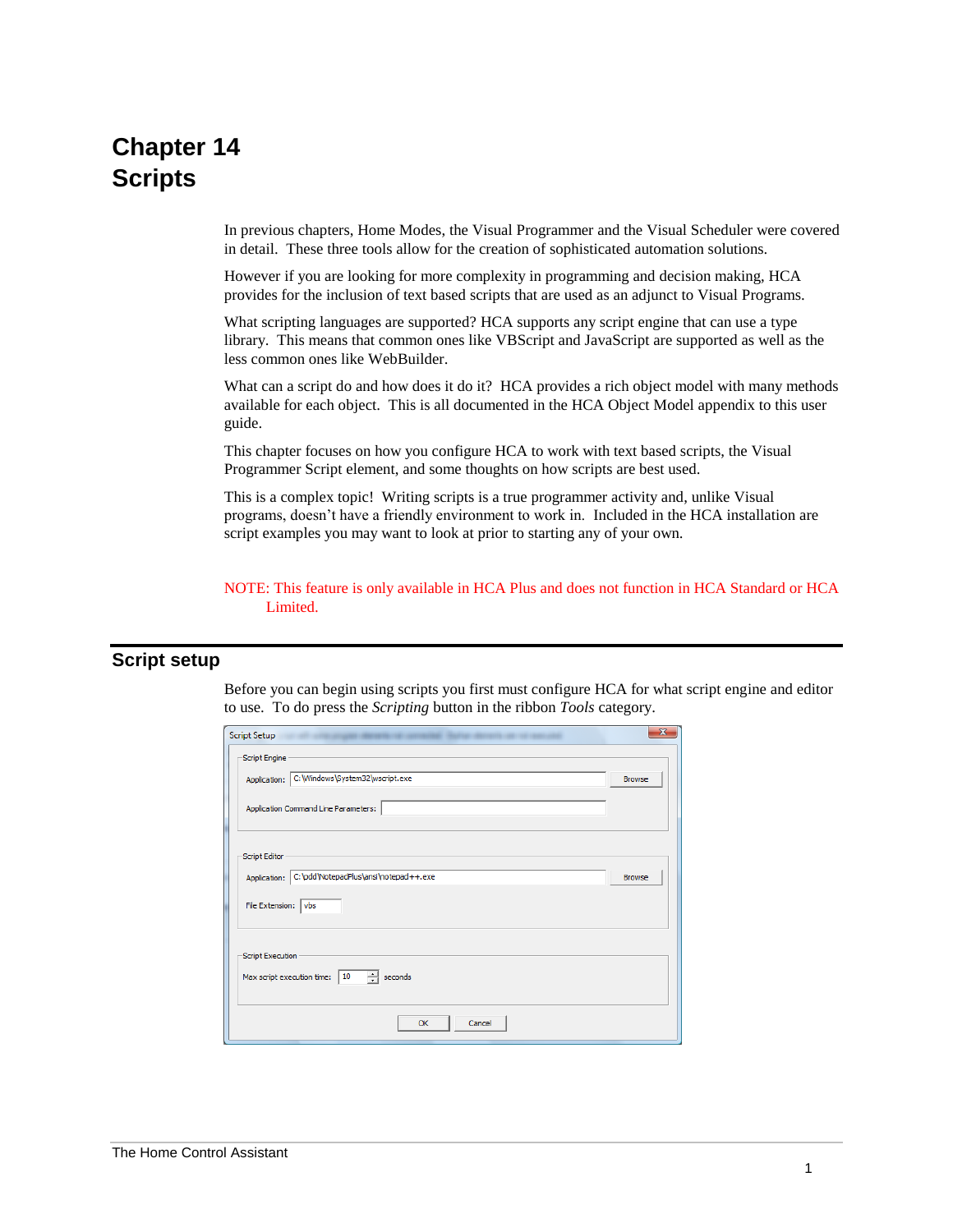In this dialog are these parameters:

- Script Engine. This is the application that will process the script. In the above screen image VBScript is being used.
- Command line parameters to the script engine. This will vary between engines
- Script editor.

In the Script Visual Programmer element is a button that you can use to start an editor to open your script. This may make it simpler to make quick changes as you modify your script to achieve the function desired. In the above screen image the text editor Notepad++ is being used.

- The File extension for your scripts. This makes locating your scripts in the Visual Programmer Script element simpler when you use the browse button.
- Script execution time.

Each script is executed in its own windows process and HCA watches for it to terminate. Due to programming errors, your script might not complete its task in a timely manner – or it may never complete its task. HCA watches for it to complete within the allotted time and if it does not then HCA terminates the process.

### **The script element**

| <b>Execute Script Properties</b>                              |                                 |
|---------------------------------------------------------------|---------------------------------|
| This element executes a script file                           |                                 |
| File path:                                                    |                                 |
| C:\Users\Kimberly\Documents\HCA\Scripts\AllHouseLightsOff.vbs |                                 |
|                                                               | , <u></u><br><b>Browse</b><br>\ |
| Engine command line parameters when executing this script:    |                                 |
|                                                               |                                 |
| Edit<br>Edit with notepad.exe                                 |                                 |
| Test<br>Execute with wscript.exe (limited to 10 seconds)      |                                 |
| Hold execution of the next element until complete<br>п        |                                 |
| OK<br>Cancel                                                  |                                 |

To use a script in a Visual Program, add the Script element.

In this dialog is specified the path to the script file. Use the browse button to locate it. Script files can reside anyplace on your disk but it is recommended that you keep your scripts in the HCA area of your documents in the sub-folder Scripts.

There are two buttons on this dialog:

• Edit.

This starts whatever text editor you have previously configured in Script Setup. The name of the application is shown here for your reference.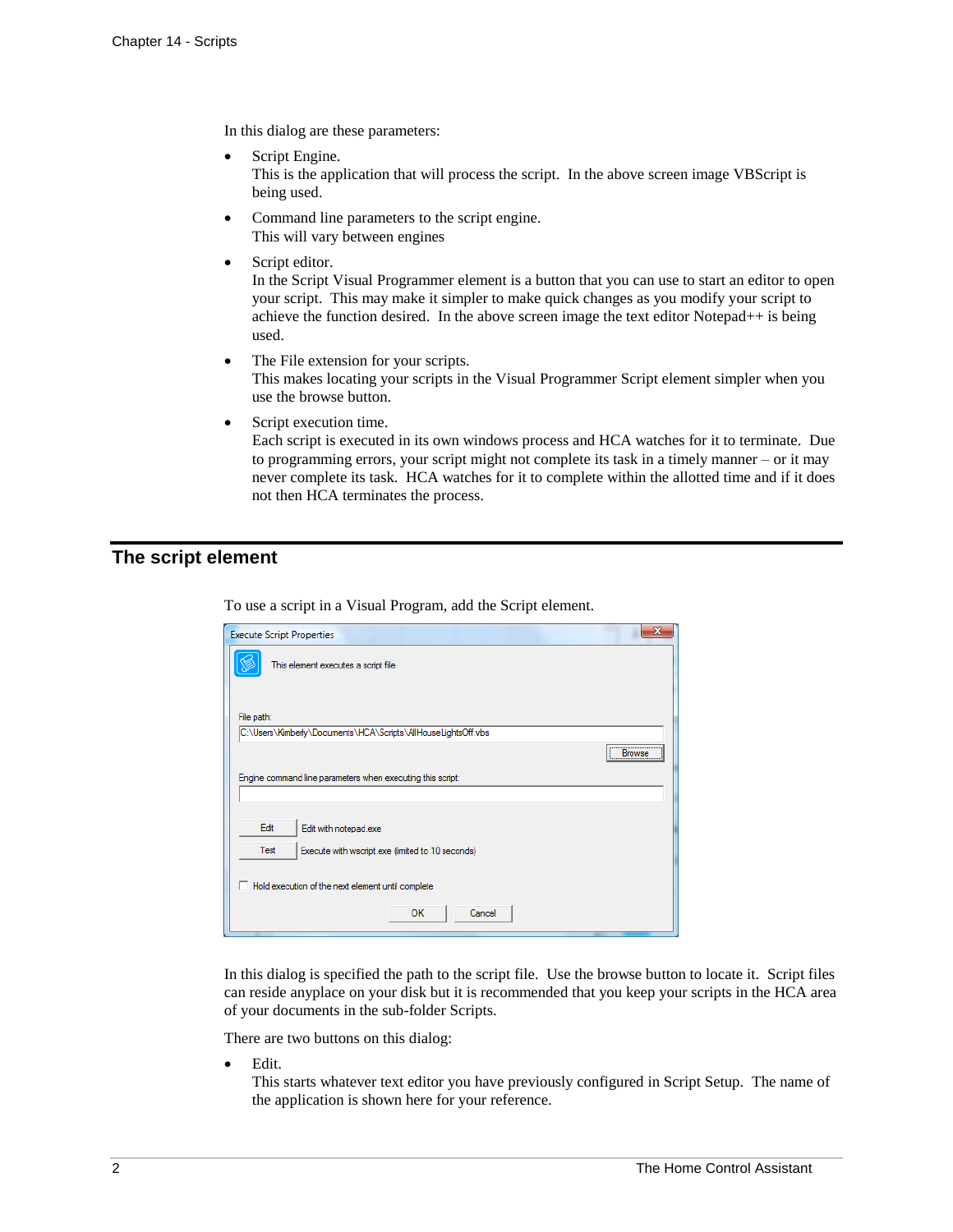• Test.

This starts the script engine to execute your script. Whatever action you have developed your script to do will then happen. The script engine and the max execution time is what was previously configured in Script Setup. The name of the engine and max execution time is shown here for your reference.

Also in this dialog is a checkbox to say if the Visual Program execution continues with the next element immediately or waits until the script is complete.

### **Using scripts**

Why use a script when Visual Programs have so many different elements that you can use? There may be times where it simply is convenient to use a script rather than a visual program just because of the number of elements you would need or your need to be kept up to date as your design changes.

A good example of this is shown in a sample script included with the HCA installation. This is the script AllHouseLightsOn.vbs

```
Option Explicit 
Dim HCA
Set HCA = GetObject(,"HCA.Object")
    Dim count
    Dim i
    Dim name
    count = HCA.device.count()
   For i = 0 To count - 1
       name = HCA.device.Name(i)
       if (HCA.device.SupportsDim(name)) then
         HCA.device.On (name)
       end if
    Next
Set HCA = Nothing
```
This simple script turns on all the lights in your home. You may have one light or one hundred it doesn't matter. If you did have a hundred lights it would be a very large Visual Program and you would have to update it each time you added or removed a light. With this script it is much simpler.

Another reason is to perform some kind of test that HCA can't do. For example, this script determines if today is the 3rd Monday of the month.

Option Explicit ' Sets the rcScript variable in HCA to one if ' today is the 3rd Monday of the month ' Otherwise sets it to zero Dim HCA Set HCA = GetObject(,"HCA.Object") Dim date  $date = Now()$ Dim y, m, d y=Year(date) m=Month(date)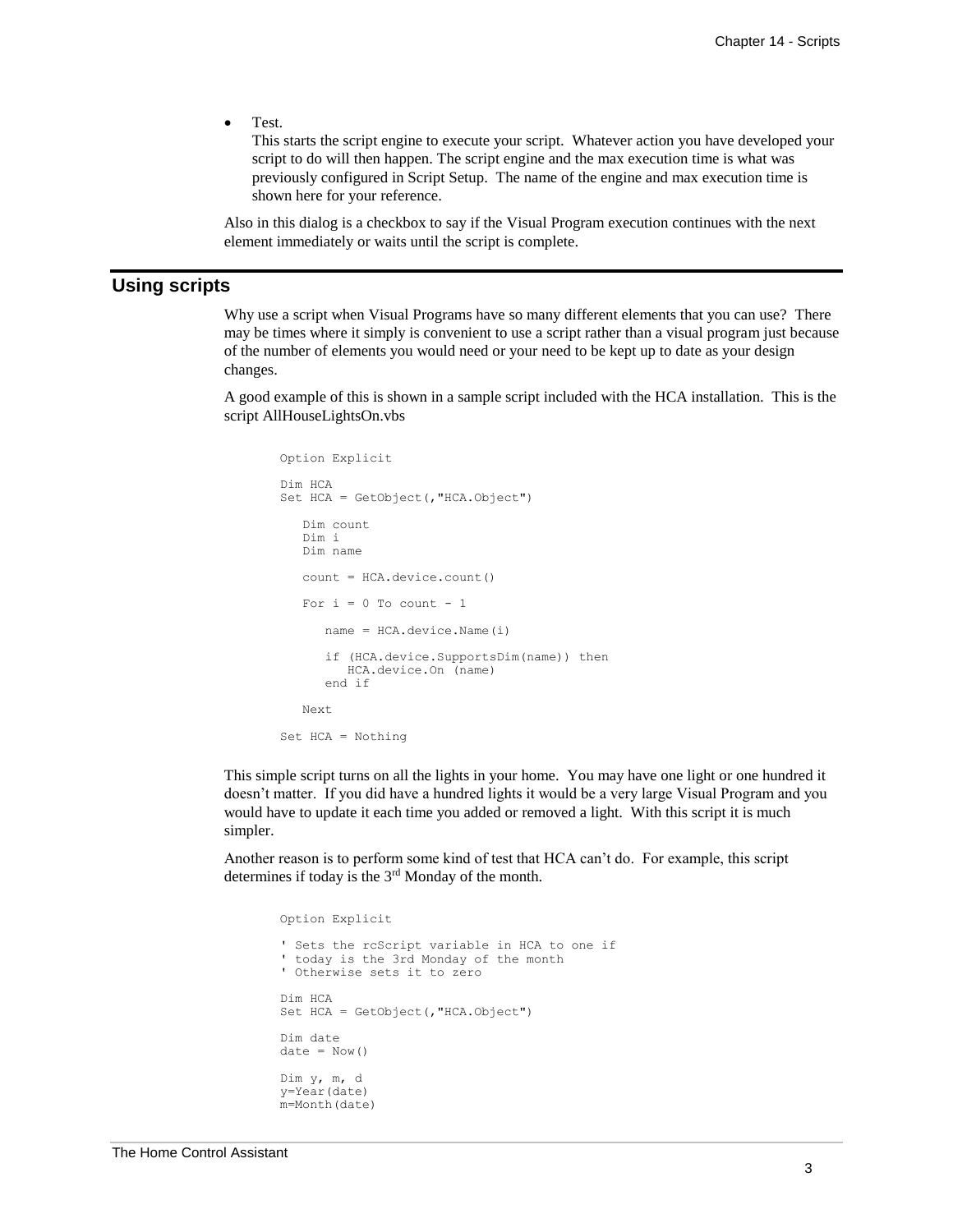```
d=Day(date)
dim ith
ith=3
dim i
i = 1
do while (ith > 0)
     date=DateSerial(y,m,i)
     if (Weekday(date) = vbMonday) then
        ith=ith-1
        if (ith = 0) then exit do
     end if
    \begin{array}{rcl} \mathtt{i} & = & \mathtt{i} & + & \mathtt{1} \end{array}loop
Dim rc
if (i = d) then
   rc = 1else
   rc = 0end if
HCA.Flag.Set "rcScript", rc
Set HCA = Nothing
```
This is a test that HCA can't perform with the Visual Programmer Test element.

## **Helpful Tool**

Included in HCA is a helpful tool in working with scripts. The feature is normally hidden a bit as it wouldn't make sense to HCA users not working with scripts. To expose this tool, open the application and press the *HCA Options* button. Select the *Extra* tab and enter the code OBJUSE. Once you have done that, then open the Object Use Log with the *Remote Access Viewer* button in the ribbon *Control* category.

When open, the viewer shows all the calls to any HCA object and method as well as its parameters and if the method generates an error it shows that also.

| <b>HCA Object Use Log</b>                                                                                                                                                                                                                                                                                                                                                                                                                                                                                                                                                                                                                                                                                                                                                                                             | $\mathbf{R}$ |
|-----------------------------------------------------------------------------------------------------------------------------------------------------------------------------------------------------------------------------------------------------------------------------------------------------------------------------------------------------------------------------------------------------------------------------------------------------------------------------------------------------------------------------------------------------------------------------------------------------------------------------------------------------------------------------------------------------------------------------------------------------------------------------------------------------------------------|--------------|
| Device.Count()<br>Device.Name(0)<br>Device.SupportsDim("Outside - Back Door Light").<br>Device.On("Outside - Back Door Light", 0, 0)<br>Device.Name(1)<br>Device.SupportsDim("Bedroom - Bath Lights")<br>Device.On("Bedroom - Bath Lights", 0, 0)<br>Device.Name(2)<br>Device.SupportsDim("Bath - Bath Lights")<br>Device.On("Bath - Bath Lights", 0, 0)<br>Device.Name(3)<br>Device.SupportsDim("Bedroom - Ceiling Lights")<br>Device.On("Bedroom - Ceiling Lights", 0, 0)<br>Device Name(4)<br>Device.SupportsDim("Home - Chime")<br>Device.Name(5)<br>Device.SupportsDim("Status - Chime")<br>Device.Name(6)<br>Device.SupportsDim("Bedroom - Closet Light")<br>Device.On("Bedroom - Closet Light", 0, 0)<br>Device.Name(7)<br>Device.SupportsDim("Home - Entry Lights")<br>Device.On("Home - Entry Lights", 0, 0) | Ξ            |
| Device.Name(8)<br>Clear<br>Save                                                                                                                                                                                                                                                                                                                                                                                                                                                                                                                                                                                                                                                                                                                                                                                       | <br>Llose    |
|                                                                                                                                                                                                                                                                                                                                                                                                                                                                                                                                                                                                                                                                                                                                                                                                                       |              |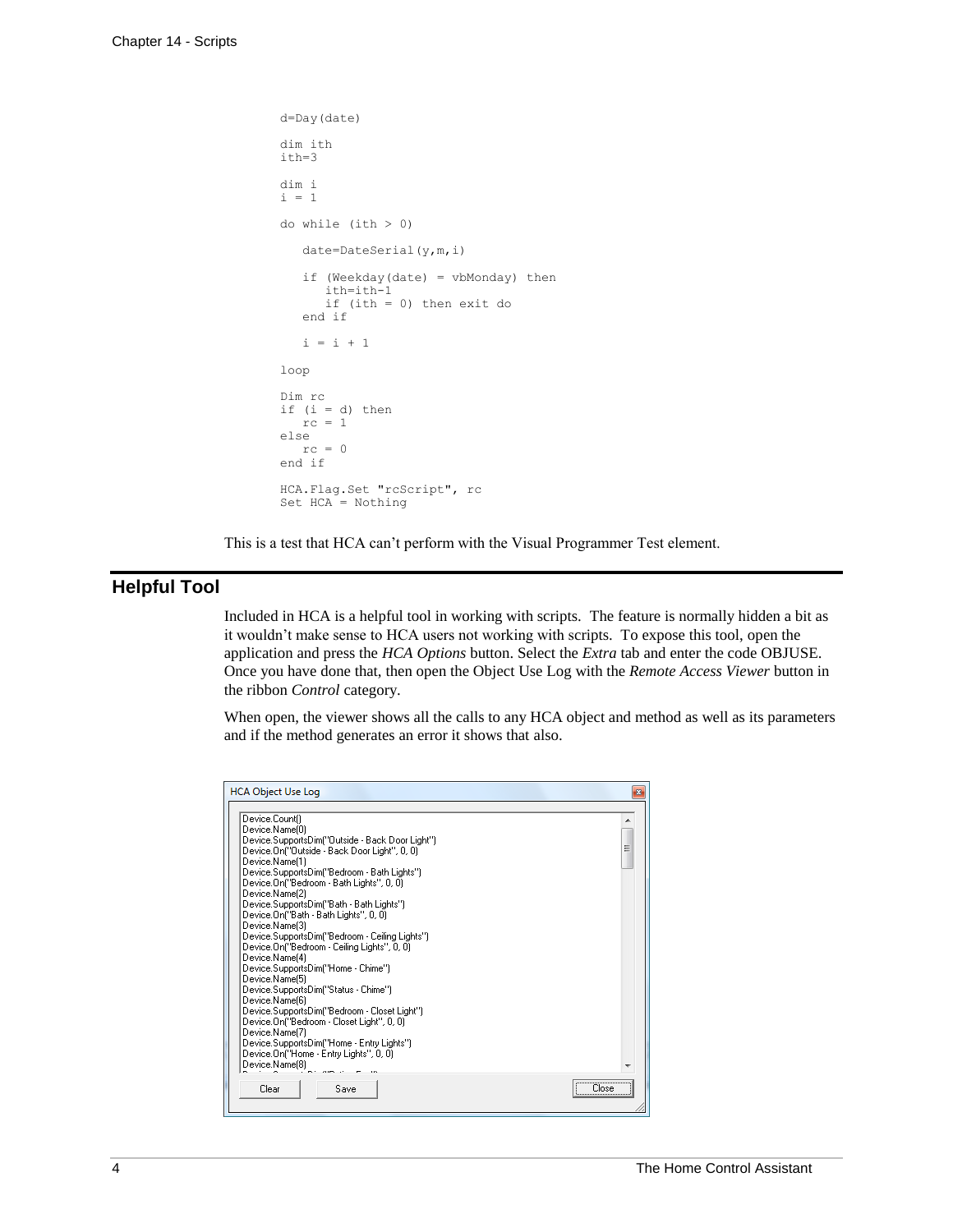It's not really a "log" as such it is more of a Viewer as things only "log" when the viewer is open.

The viewer can be cleared with the *Clear* button and the contents saved to a text file with the *Save* button.

Instead of using the Extra feature code OBJUSE you can use the code OBJERR. Instead of showing all the calls to the object method, only those methods that result in an error are shown.